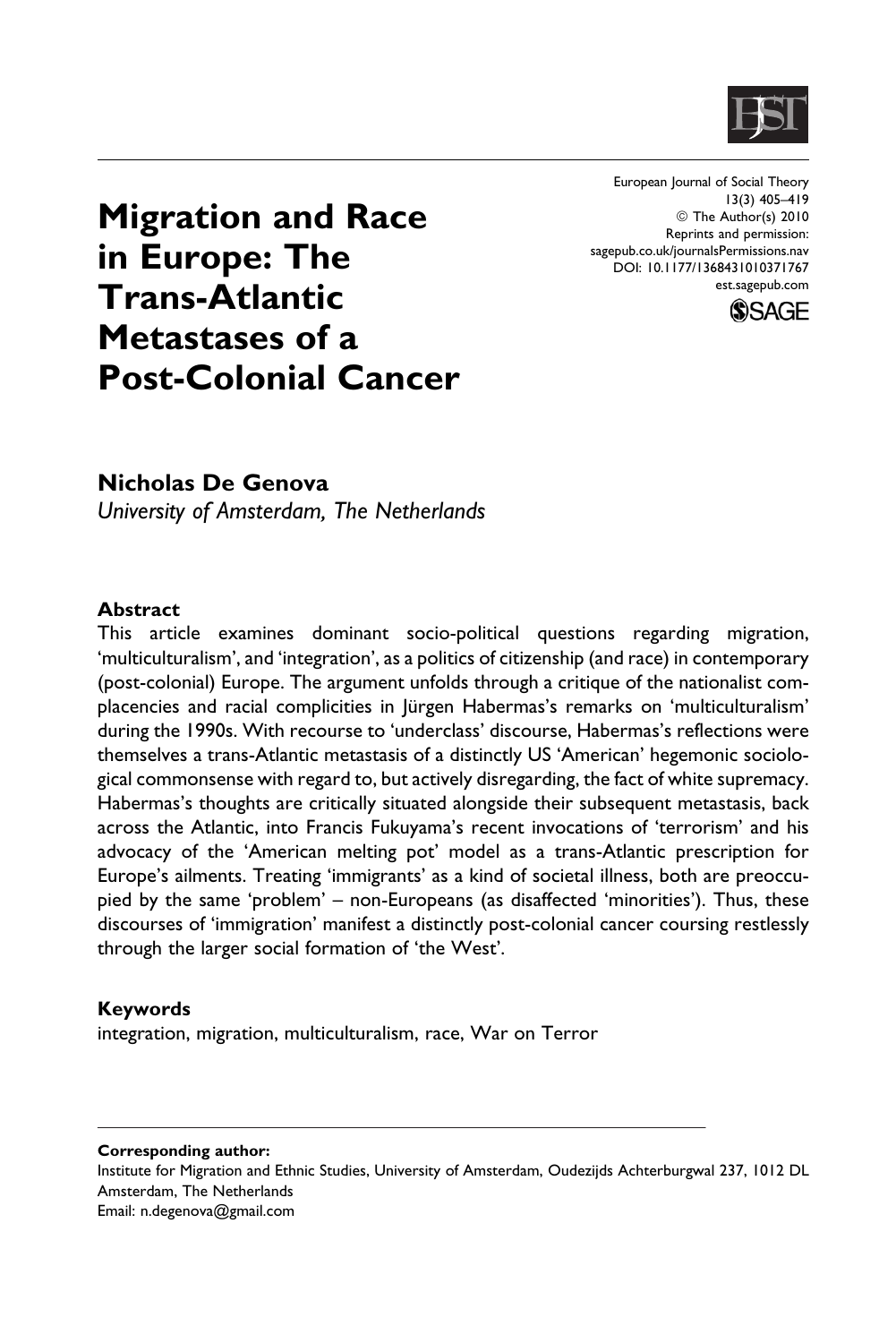The sources of social solidarity are drying up, with the result that social conditions of the former Third World are becoming commonplace in the urban centers of the First World. These trends are crystallizing in the phenomenon of a new 'underclass' ... An underclass produces social tensions that discharge in aimless, self-destructive revolts and can only be controlled by repressive means ... In addition, social destitution and physical immiseration cannot be locally contained; the poison of the ghettoes infects the infrastructure of the inner cities, even whole regions, and penetrates the pores of the society as a whole. This leads finally to a moral erosion of the society. (Habermas, [1996] 1998: 123)

Europe's failure to better integrate its Muslims is a ticking time bomb that has already resulted in terrorism and violence ... and may in time threaten European democracy itself. (Fukuyama, 2006: 15)

Though the national state is today running up against its limits, we can still learn from its example. In its hey-day, the nation-state founded a domain of political communication that made it possible to absorb the advances in abstraction of societal modernization and to reembed a population uprooted from traditional forms of life in an extended and rationalized lifeworld through the cultivation of national consciousness. It could play this role all the better in that democratic citizenship was connected with cultural membership in the nation. Today as the nation-state finds itself challenged from within by the explosive potential of multiculturalism and from without by the pressure of globalization, the question arises of whether there exists a functional equivalent for the fusion of the nation of citizens with the ethnic nation. (Habermas, [1996] 1998: 117)

Many Europeans insist that the American 'melting pot' approach to national identity is unique and cannot be replicated in Europe. This may well be the case, but if so, Europe is heading for a social explosion. (Fukuyama, 2006: 17)

An infectious poison is haunting Europe: or so we are led to believe, by commentators as apparently divergent in their political orientations, sociological outlooks, and national affiliations as the resolutely social-democratic (and 'European') Jürgen Habermas and the notoriously neoconservative (and devoutly US 'American') Francis Fukuyama. Destitution, immiseration, moral erosion – such was the cataclysmic gloom that one of Europe's most celebrated luminaries cast upon the historical moment – in the first half of the 1990s – when nothing less than a new Europe seemed to be incipient. Ten years on, in the aftermath of the so-called Global War on Terror, and from the smug vantage of his perch across the ocean, Fukuyama designates Europe to be 'a critical breeding ground and battlefront in the struggle between radical Islamism and liberal democracy' (2006: 6), and portends 'a ticking time bomb' as European national states together careen toward 'a social explosion'.

In this brief article, I will seek to destabilize some of the nationalist or racial conceits that serve as the premises of conventional intellectual discourses surrounding the vexing conundrums and mischievous aporia that trouble political debates over migration and 'integration', with particular reference to their currency for the politics of immigration (and race) in the contemporary European scene. This attempt to re-frame those questions by interrogating their presuppositions will unfold through a concise critique of the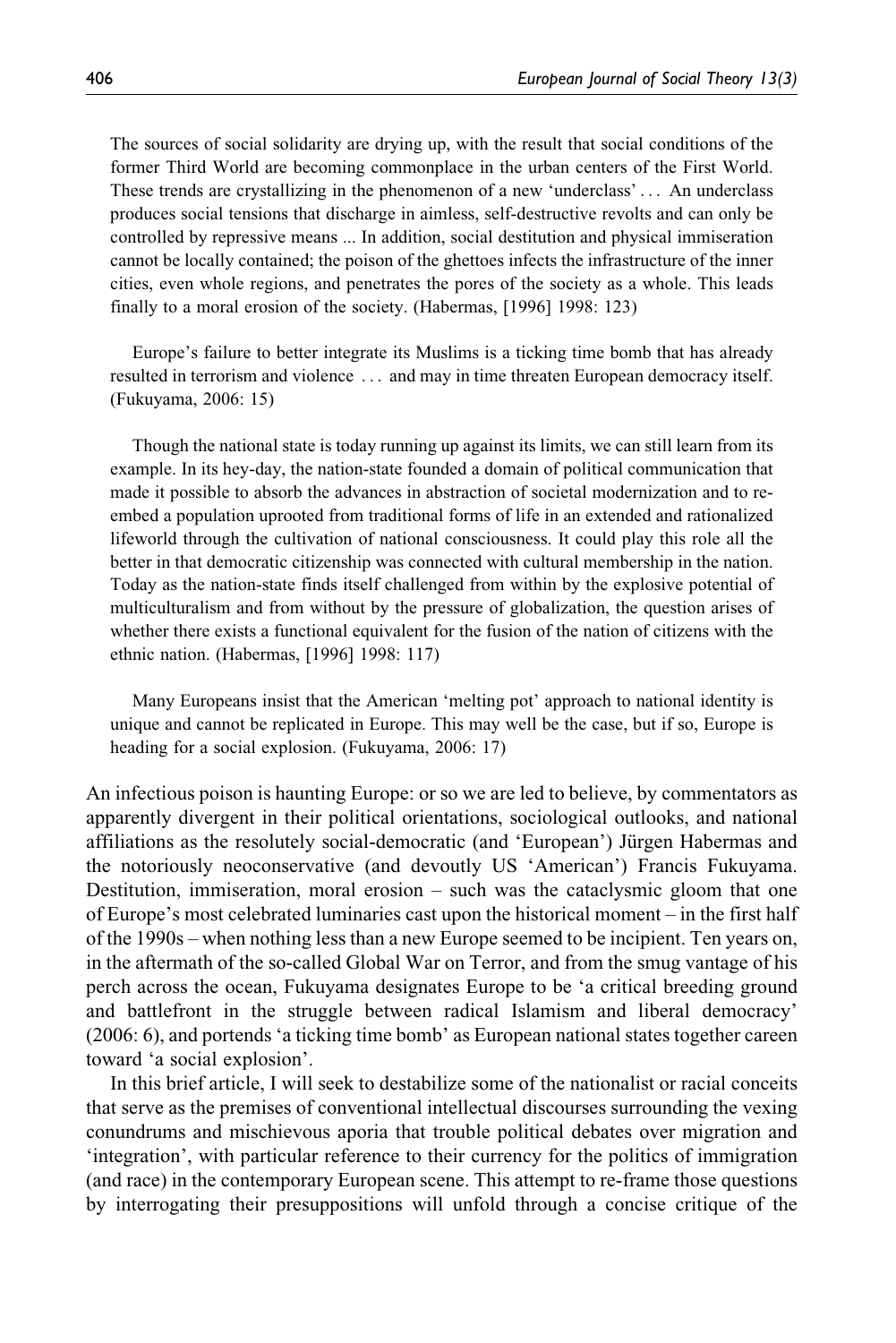complacencies and complicities that may be discerned in Habermas's remarks on 'multiculturalism' and 'immigration'. Habermas's reflections are staged here in relation to the way that they were themselves a trans-Atlantic metastasis of a distinctly US 'American' hegemonic sociological commonsense with regard to, but actively disregarding, the social fact of white supremacy. Likewise, those ideas are critically situated in juxtaposition with their subsequent metastasis, back across the Atlantic, into Fukuyama's avowed revision of the thesis of 'American exceptionalism', now unabashedly advocated as a trans-Atlantic prescription for the social and political ailments of Europe, and by implication, for 'liberal democracy' as a global (imperial) project. This brief essay therefore makes no pretence of contributing in the more narrowly scholastic sense to anything like an exhaustive dissection of this aspect of Habermas's philosophical corpus, as such. Nor does this essay presume (erroneously) that Habermas is emblematic of, or even taken very seriously by, European social science on matters concerning urban poverty and the predicaments of non-European migrant communities. Rather, it contends more simply that Habermas's discourse around these preoccupations would seem to be highly symptomatic and thus revelatory of the larger malaise that has bedeviled the politics of immigration in Europe over the last decade or more, and seeks also to expose the awkward affinities of his perspective with analogous ones, past and present, which by dint of their hegemony in the United States continue to plague the persistently post-colonial condition of the world, at large. Thus, Habermas's recourse to 'underclass' discourse is succeeded (and perhaps supplanted) by Fukuyama's invocations of 'terrorism'. Both are nonetheless preoccupied by the same 'problem' – (non-European) 'immigrants' (as disaffected 'minorities') – and each addresses himself to precisely the same task: What do we do with *them*? If these discourses generate a variety of metaphors positing 'immigrants' as the source of a kind of societal illness, however, it ought to be clear that the rhetorical and critical force of this essay is directed at unsettling the ways that these discourses about 'immigration' are themselves expressions of a deadly cancer that courses continuously through the larger social formation of 'the West'.

# A Poison Infecting Europe?

What exactly might be the source of the corrosive and presumably devastating menace to European social and political life, alternately figured as contagion (for Habermas) or as infestation (for Fukuyama)? Habermas, writing in more 'innocent' times, decries a nefarious 'underclass', apparently sequestered in urban 'ghettoes', reinventing the so-called Third World (and its proverbial heart of darkness) in the 'inner cities' of urbane and enlightened Europe. An *under*-class – something pronouncedly *less* than a proper social class with its own historical significance, moreover – which purportedly manifests itself only in futile and self-destructive forms that 'can only be controlled by repressive means'. In short, a kind of utterly abject excess – something crudely apprehensible as mere human rubbish (cf. Bauman, 2004). But who are these scoundrels? Or rather, if they are indeed more akin to a poison or a social disease that 'infects' and 'penetrates the pores', then the more apt question would seem to be: what is this vermin? The subject of the article in question, after all, is what Habermas deems to be the beleaguered plight of nation-states, national sovereignty, and citizenship, and more specifically, the ways in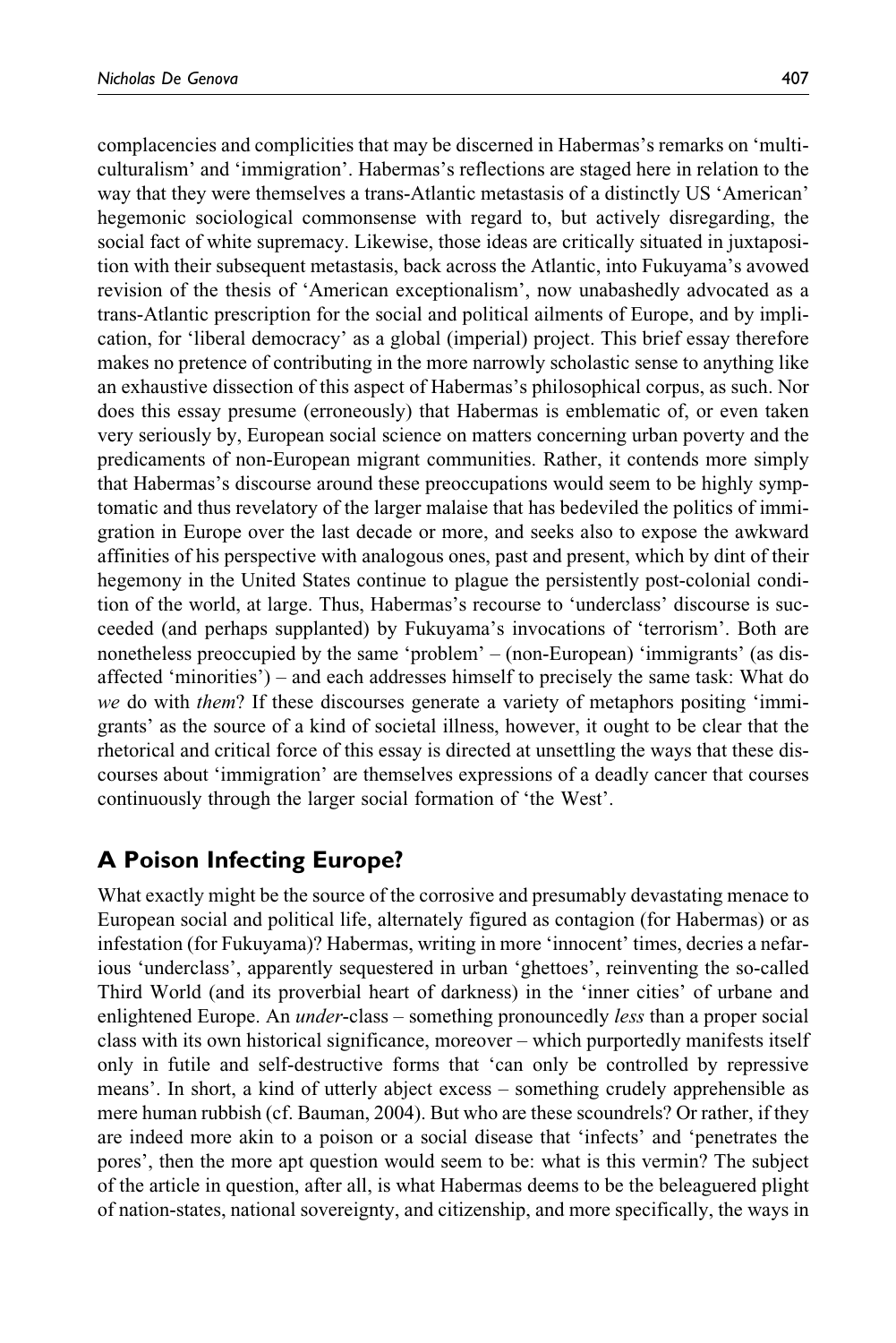which these are 'challenged from within by the *explosive* potential of multiculturalism' ([1996] 1998: 117; emphasis added). Thus, the menacing theme of an impending 'social explosion' proffered by Fukuyama is squarely at the center of Habermas's earlier reflections on the European not-yet, not-quite post-national condition. For Habermas, however, the culprit is figured only elliptically, in terms of a 'constantly growing' heterogeneity of 'cultural forms of life, ethnic groups, religions, and worldviews' (p. 117), distinct from 'the inherited or ascribed nation founded on ethnic membership' (p. 115), and associated with 'transnational developments' (p. 120). For Habermas, then, the culprit is seldom called by its more conventional or prosaic name – *migration* – and much less is it ever recognized candidly as concerning a question of race.

Despite the overtly social democratic and cautiously 'multiculturalist' agenda of Habermas's interventions, one cannot help but be struck by the profusion in his discourse of the tell-tale totems – ostensibly de-racialized but implicitly and incorrigibly racial – transposed directly from hegemonic social science in the United States during the 1980s and early 1990s. Above all, among this noisy cacophony of genteel and banal euphemisms for class inequality and racial subjugation, there is the ever-contemptible and worrisome Underclass – the most glaringly peculiar import of all from hegemonic US sociology's compendium of raciological 'science'. David Theo Goldberg clarifies the fundamental dilemma of which Habermas appears to be rather blithely incognizant:

Naming the Underclass makes the Underclass, nominates it into existence, and constitutes its members at once as Other ... the notion of the Underclass explicitly erases the exclusionary experiences of racisms from social science analysis while silently enthroning the demeaning impact of race-based insinuations and considerations. (1993:172).

Likewise, Loïc Wacquant has rightly cautioned against just such 'a new "urban Orientalism'' ... of which the ''underclass'' would be the loathsome figurehead' (1997: 349). Furthermore, Goldberg incisively connects the dots among these multifarious but interrelated figures – the Third World, the Underclass, the Inner City, and so forth – for their abundant excess of racial significations:

The racial connotations carried by the ascription, 'the Third World', are captured most clearly in their usage by those in the United States and Europe who warn that blacks, the Gastarbeiter immigrants, and asylum seekers are turning their respective societies economically and culturally into Third World countries ... the racialized situation of guest workers in Europe, not that different from Mexican migrants in California, is increasingly obviated against the reconstructed measuring stick of a European identity. Their strictly economic status as guest workers transforms into a supranational, superracial one against the backdrop of a European identity. (1993: 165–6)

Perhaps most salient of all is Goldberg's detection of a rejuvenated racial project of expressly 'European' identity, against which a precisely post-*colonial* whiteness is refashioned against the amorphous, heterogeneous, non-descript, yet essentialized and decidedly 'culturally' inimical mass of 'immigrants', who come to be encircled by an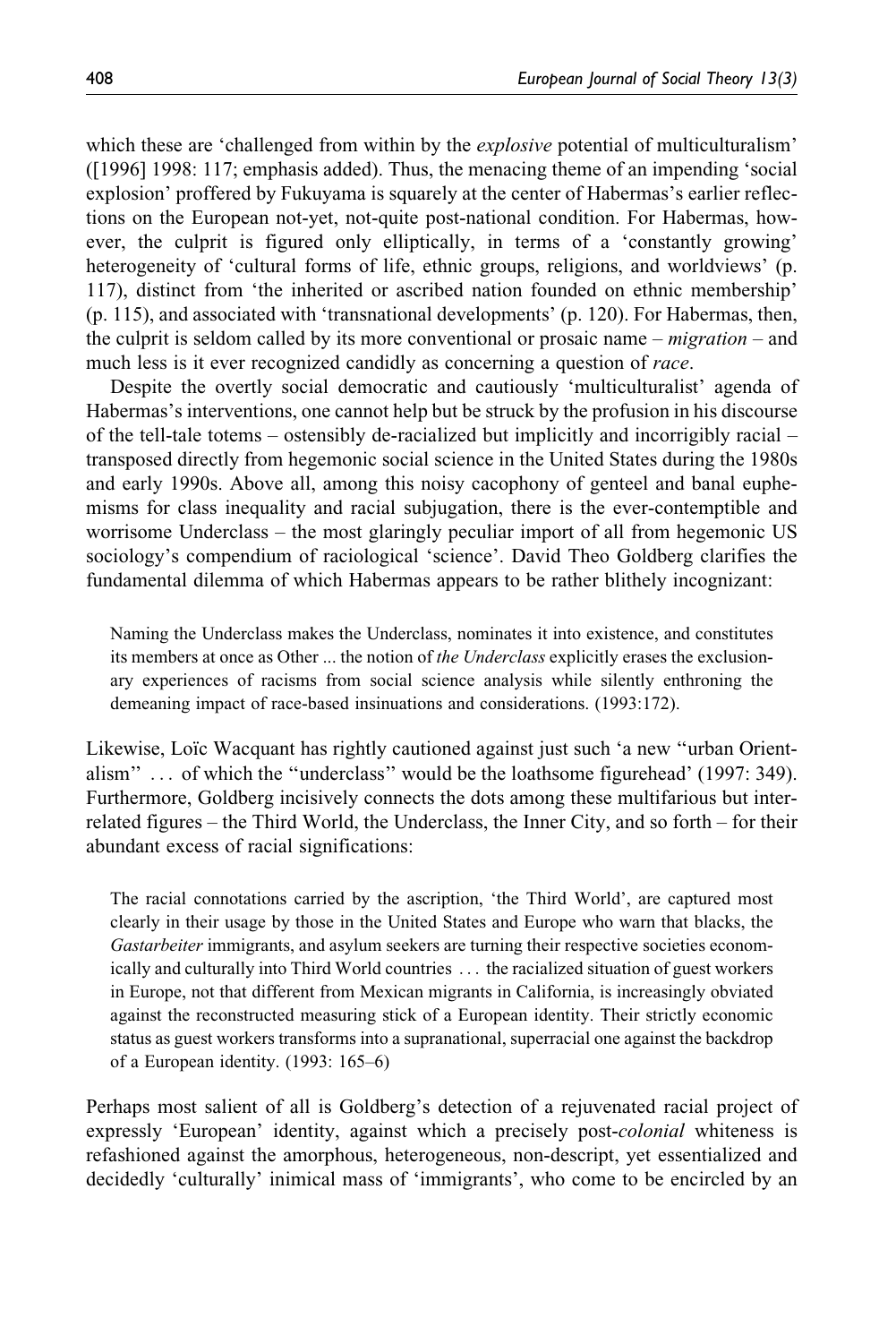ostensibly race-neutral but mercilessly racialized sort of generic alterity, which may be glibly credited as the 'Third World'.

With regard to the woeful nemesis – the new 'underclass' – notably, Habermas does indeed acknowledge the salience of 'globally interconnected ... labor markets' ([1996] 1998: 122; emphasis in original), which he associates with 'the sharp increase in the reserves of comparatively cheap labor' (p. 122). However, such an equation of 'Third World' migrants with 'cheap labor', once supplemented with the notion of an 'underclass', immediately marks a resort to the effectively racialized themes of moral panic. As 'cheap' labor (by implication, 'stealing jobs' and undermining the social condition of the presumptively entitled 'native'/'national' working class) and somehow simultaneously as an 'underclass' (inevitably, underemployed, unemployed, or un-employable, and leeching off the purported beneficence of the welfare state), we find ourselves in the presence of what Etienne Balibar has depicted as an 'immigration complex', which induces 'a transformation of every social "problem" into a problem which is regarded as being posed by the fact of the presence of ''immigrants'' or, at least, as being aggravated by their presence' – regardless of the problem in question (1991d: 219–20; emphasis in original). And when phrases like the 'moral erosion of the society' begin to become an uncritical currency in the luminous heights of European philosophical discourse, what we are witnessing, surely, is a very troubling deterioration in morale, and perhaps also a frightful failure of political imagination, in an important quarter of European intellectual life.

Writing in the wake of the global ascendancy of a metaphysics of antiterrorism and amidst the incipient planetary regime of securitization – and significantly, having been one of the programmatic visionaries of that project of imperial state formation, and also one of the prominent subsequent internal critics of its execution in practice – Fukuyama is more forthright than Habermas. Fukuyama addresses himself explicitly to the theme of 'immigration' and is emphatic that 'the more serious longer-term challenge facing liberal democracies today', and especially for Europe, is 'the integration of immigrant minorities – particularly those from Muslim countries' (2006: 5–6). More serious than what? Fukuyama insists that the purported problem of integrating Muslims 'as citizens of pluralistic democracies' is ultimately more serious than the presumed fact – about which 'there is no doubt, of course' – that 'the Muslim world is dysfunctional in many ways' (p. 5). Resorting to familiar narratives of teleological 'modernization', Fukuyama (following Olivier Roy) posits that, with unprecedented migration to 'Western society', and Western Europe in particular, as well as 'globalization' within Muslim countries, 'Islam has become deterritorialized in such a way as to throw open the whole question of Muslim identity' (p. 10; emphasis in original). Accordingly, 'it is now the turn of young Muslims to experience' the intense alienation associated with 'the transition from Gemeinschaft to Gesellschaft' (p. 11). Thus, the moralistic subtext of Habermas's ostensible analysis of the rise of an 'underclass' is transposed in Fukuyama's meditations, not on the poverty or socio-political marginalization of Europe's 'immigrant minorities', but rather on the emergence of 'radical Islamism' as a mere matter of *identity*. Indeed, Fukuyama depicts the destitution of Europe's migrants to be simply a degrading effect of the alleged exorbitance of European welfare states, in contrast to a US social order predicated upon 'an abundance of low-skill jobs for immigrants to take' which purportedly ensures that migrants are assured of the elementary dignity that 'comes through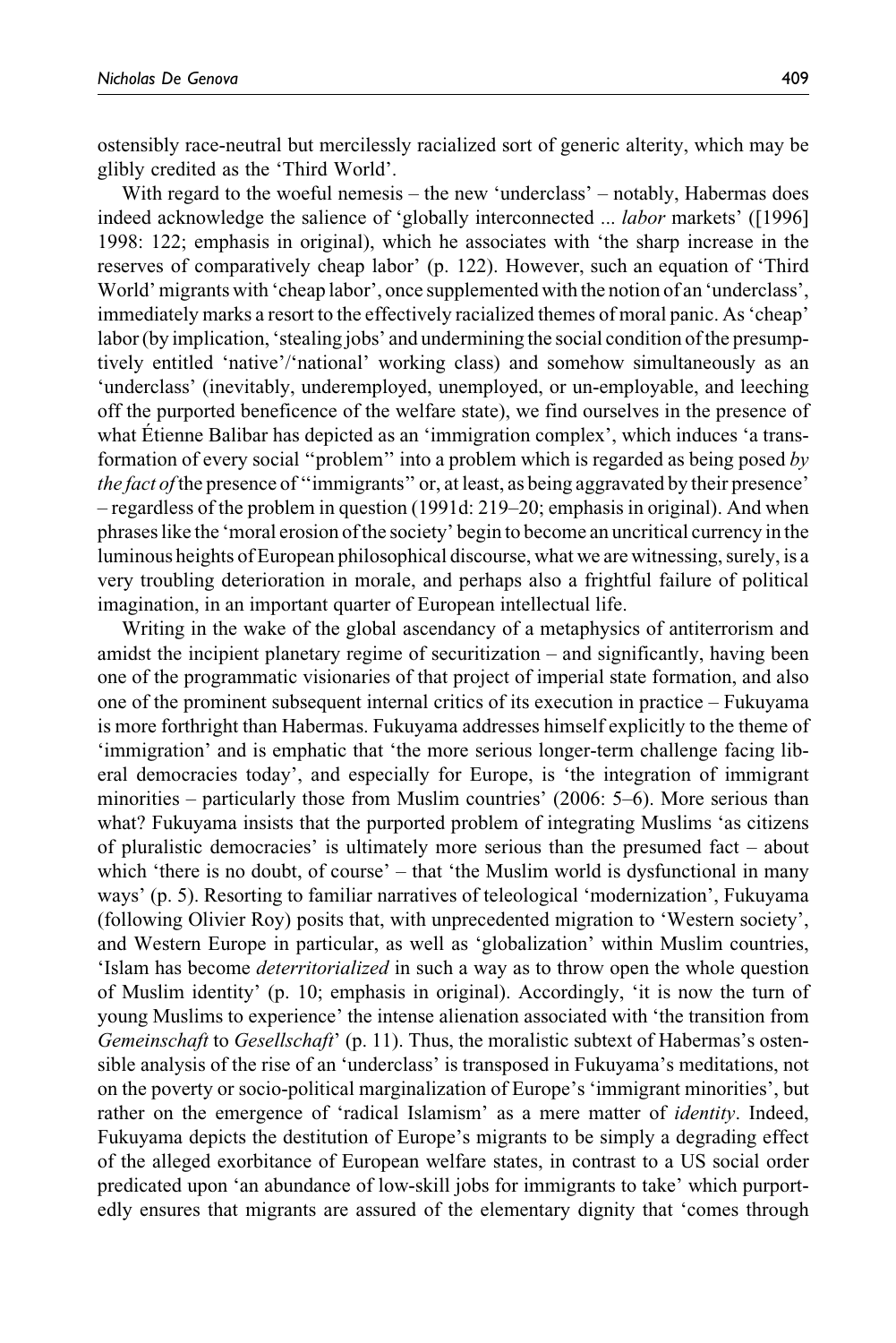work' (p. 18). What was ostensibly de-racialized in Habermas's account of a burgeoning 'underclass' in Europe (which just happens to be comprised of 'Third World' migrants), therefore, is now de-classed and *re-racialized* (in Fukuyama), albeit in the apparently race-neutral language of merely religious or 'civilizational' difference – as 'Muslim'.

Hence, in an essay that began as an address (to Canadians) commemorating Seymour Martin Lipset's intellectual legacy as the most prominent proponent of 'American exceptionalism', Fukuyama designates the politics of immigration, citizenship, and national identity in Europe as the decisive and enduring frontline in liberal democracy's twenty-first-century epic struggle against 'radical Islamist ideology' and 'jihadist terrorism' (pp. 5–6). Dismissing 'the ''post-national'' ideal promoted by intellectuals like Jürgen Habermas and embodied in the European project' as mere wishful thinking, Fukuyama declares baldly that 'European identity' – in contrast with (US) 'American' national identity – is 'confused' (p. 13), and moreover, that European *national* identities remain vital and pertinent. Criticizing these European national identities as 'more blood-and-soil based' than their American counterparts, and therefore as preemptively exclusionary with respect to migrant newcomers, while upholding policies that are 'multicultural without being assimilative' (p. 14), Fukuyama worries that the twentieth-century legacies of internecine European nationalism and fascism have inhibited a frank, open, and honest dialogue regarding Europeans' national identities and prerogatives, and attributes this incapacitation to 'a pervasive political correctness surrounding this whole set of issues' p. 18). Fukuyama nonetheless discerns progress in The Netherlands and a few other exceptional countries where far-right anti-immigrant populism and racist violence have ensured that 'the discussion is at least taking place'. Which discussion? – 'the problem of Muslim integration' (p. 18) as a matter concerning 'the substance of the good life to which [people] aspire in common', 'those positive virtues that define what it means to be a member of the larger community', and thus, 'the question ''Who are we?'' posed by Samuel Huntington' (p. 19). For Fukuyama, assertively addressing this 'postmodern' dilemma is an urgent and acute task, for any prospective failure to do so promises that the nations of the West 'will indeed be overwhelmed by people who are more sure about who they are'.

# Liberalism, Nationalism, and the Politics of 'Identity'

As we have seen, and in contrast with Habermas, Fukuyama's discourse is avowedly and audaciously identitarian. Indeed, his argument pivots around the claim that 'radical Islamism ... is a manifestation of modern identity politics, a byproduct of the modernization process itself' (2006: 6). Furthermore, in an unapologetic gesture of trans-national (Eurocentric) identitarianism, he proclaims unreservedly:

The civilization of the European Enlightenment, of which contemporary liberal democracy is the heir, cannot be culturally neutral, since liberal societies have their own values regarding the equal worth and dignity of individuals. Cultures that do not accept these basic premises do not deserve equal protection in a modern liberal democracy ... Multiculturalism, as it was originally conceived in Canada, the United States, and Europe, was in some sense a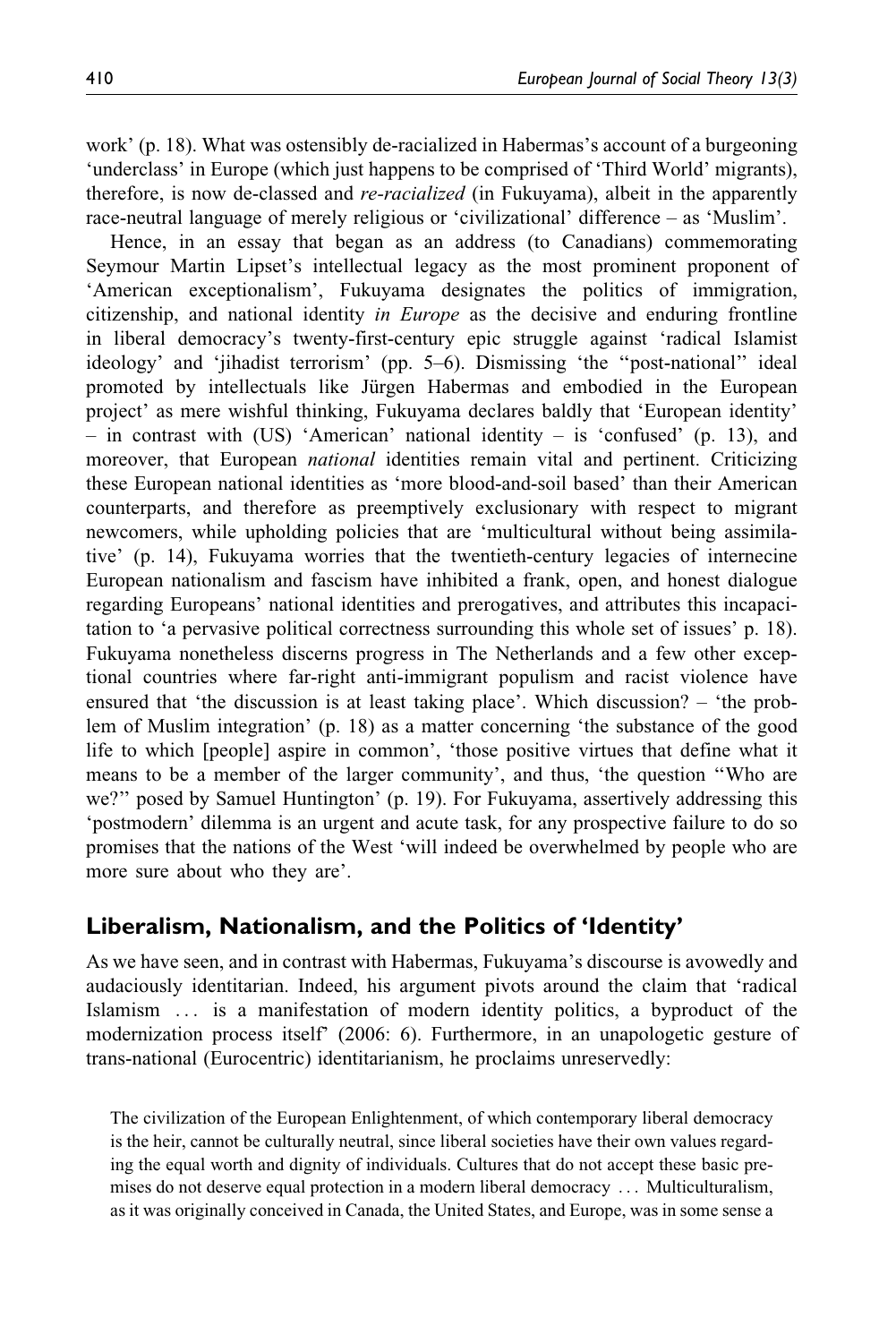'game at the end of history.' That is, cultural diversity was seen as a kind of ornament to liberal pluralism ... something to be practiced largely in the private sphere, where it would not ... challenge the essentially liberal social order. (p. 15)

Yet, these same liberal commitments are also crucial for Habermas, and help to reveal a comparable identitarianism that operates within his discourse (albeit in a more subterranean fashion).

The misguided fascination with decrying the 'underclass' seems, upon closer scrutiny, to be symptomatic of what may be considered a more basic anti-immigrant impulse that animates Habermas's liberalism, and which is decisive for his formulation of 'constitutional patriotism'. Habermas maintains that 'cultural' liberties must be subordinate to political loyalty: 'Of course, the claim to coexist with equal rights is subject to the proviso that the protected [cultural, ethnic, and religious] faiths and practices must not contradict the reigning constitutional principles (as they are interpreted by the political culture)' ([1996] 1998: 118). 'Multiculturalism', in other words, whatever that may be taken to mean, may variously be merely tolerated or even energetically encouraged, but only contingent upon a compulsory deference to a political constitution and legal regime – more or less embodying putatively 'universal' democratic principles and cosmopolitan values – which have nonetheless already been established by the dominant (national) 'culture'. Although *nativism* – as a term for anti-immigrant hostility or, more blandly, the commitment to restrict or exclude immigration – has a peculiarly (US) 'American' genealogy and does not have much currency outside of the United States, I propose it as a more precise analytic category than the more psychologistic and one-dimensional concept xenophobia. As I have argued in greater detail elsewhere (De Genova, 2005: 56–94), nativism is best apprehended precisely as *native*-ism – a promotion of the priority of 'natives', on no other grounds than their being such. In this sense, nativism thus operates inextricably as a politics of identity animating all nationalisms. And, with or without all the associated assumptions (however fictive or spectral) of common ancestry, mutual kinship, and shared substance, any such notion of 'native' identity at the base of nationhood is inextricably bound up with an assumption of natal entitlement. Thus, the purported 'integration' of 'immigrants' into the more elemental and fundamental 'national community' inevitably sustains and upholds the primacy and priority of 'natives' that is the submerged identitarian commitment of nationalism itself. Despite Habermas's overt if cautious endorsement of 'multiculturalism' and his explicit cosmopolitanism, the liberal notion of constitutional patriotism that he has promoted nonetheless retains an unseemly residue of civic nationalism deeply committed to (and entangled in all the contradictions, conundrums, and lacunae of) upholding the *political* prerogatives of 'natives'.

It is telling that Habermas's argument for constitutional patriotism, in at least one important earlier iteration (1992), cites as its pertinent authority Peter Schuck and Rogers Smith's Citizenship Without Consent: Illegal Aliens in the American Polity (1985), a work whose most palpable practical intent was to elaborate the putative constitutionality of the case for rescinding the birthright US citizenship of the US-born children of undocumented migrants. Schuck and Smith's book, ostensibly preoccupied with properly scholastic and distinctly liberal questions of consent, signaled a politically significant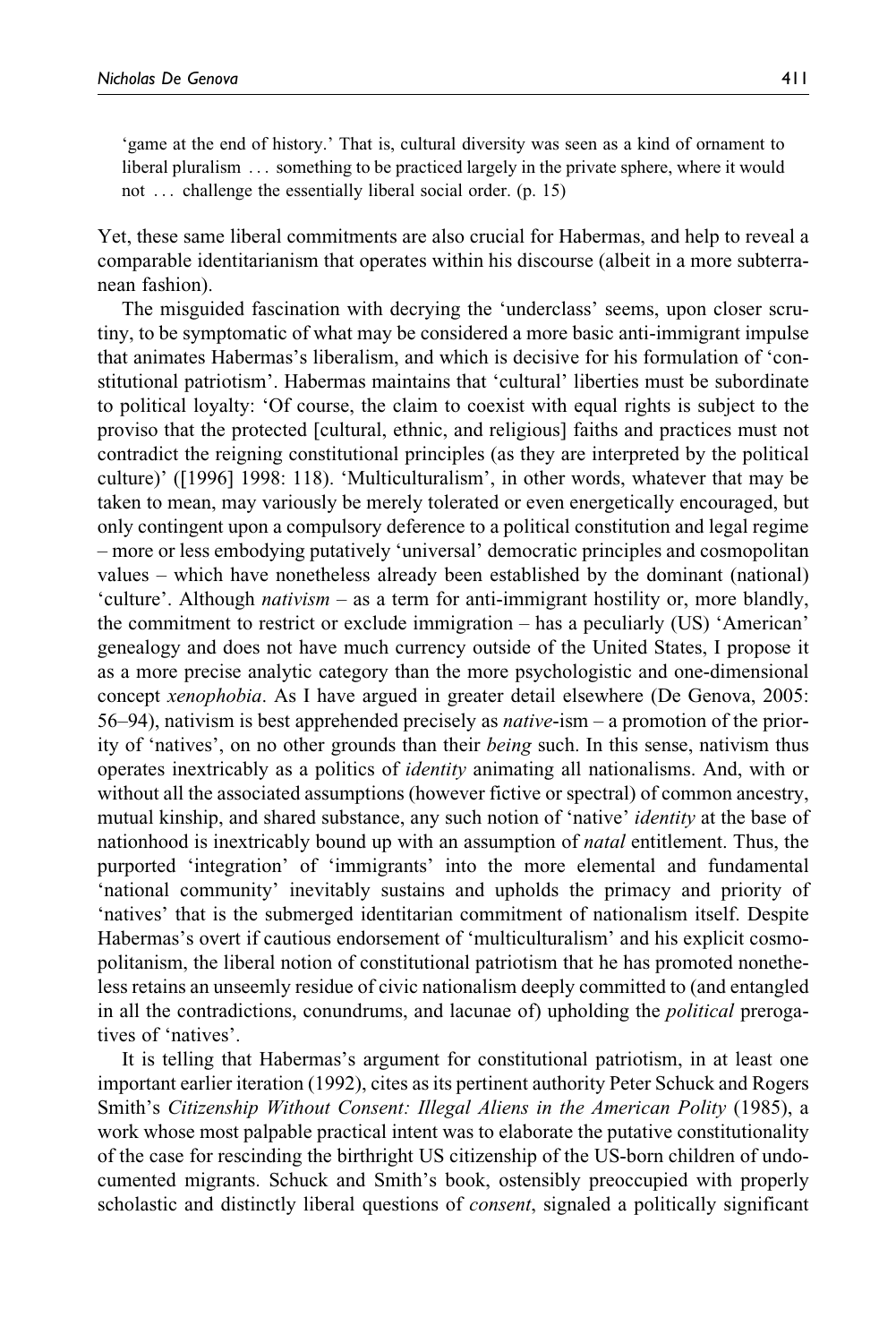intervention on the side of 'immigration control' and the restriction of citizenship in the United States. By supplying an academic and legal rationale for migrant exclusion and the restriction of citizenship rights for the children of undocumented migrants, Schuck and Smith advanced a profound articulation of what I call liberal nativism. Similarly rejecting birthright citizenship as sufficient grounds for political membership, Habermas contends:

In democratic states, which understand themselves as an association of free and equal citizens, membership depends on the principle of voluntariness. Here, the usual ascriptive characteristic of domicile and birth (jus soli and jus sanguinis) by no means justify a person's being irrevocably subjected to the sovereign authority of that country. (1992: 5)

Thus, while he emphasizes the consent and volition required for an individual citizen's subjection to the state's power, and otherwise appears to repudiate ascriptive (effectively, accidental) qualifications for political membership, Habermas likewise affirms implicitly what is ultimately the prohibitive premium that Schuck and Smith put on the 'consent' of the established (and presumptively entitled) national polity to finally certify whether or not particular migrants may be admitted for inclusion. 'Voluntariness', after all, works in both directions, albeit with far greater coercive force from one side (the 'community') than from that of individual (migrant) petitioners for inclusion.

In a remarkable ruse of distinctly post-colonial cynical reason, and notably anticipating Fukuyama's injunctions to the polities of Europe to reinvigorate the debate over national identity, Habermas appeals: 'Assuming that the autonomously developed state order is indeed shaped by ethics, does the right to self-determination not include the right of a nation to affirm its identity vis-a`-vis immigrants who could give a different cast to this historically developed political-cultural form of life?' ([1996] 1998: 228). Agonistic ethical provisos notwithstanding, it is revealing that Habermas glosses such putative manifestations of national 'self-determination' as mere acts devoted to 'affirming' an (already-established, 'historically established') national 'identity' and a 'form of life' which awkwardly couples the political with the ever-unspecified 'cultural'. In a peculiar but predictable reversal of the radical open-endedness and forcefully imaginative futurity intrinsic to the very concept of self-determination, the insular version that Habermas upholds for Europe in the face of migration, it seems, can only look *backward*. As Paul Gilroy has noted in his tellingly entitled *Postcolonial Melancholia*, with specific regard to Britain but also referring to postcolonial Europe, in general, there is 'a morbid fixation with the fluctuating substance of national culture and identity', which moreover is unmistakably associated with 'a refusal to think about racism as something that structures the life of the postimperial polity' (2005: 12). For Habermas, this recourse to the otherwise (by his own accounting) anachronistic language of self-determination is particularly contradictory. Elsewhere, he is acutely aware of the sheer contingency of 'how the universe of those who come together to regulate their common life by means of positive law [is] composed' ([1996] 1998: 115). Thus, he is meticulously reserved about the 'theoretical mistake with grave practical consequences' involved in assuming that the question of defining the boundaries of a political community could ever 'be answered in normative terms' with reference to a 'right to national self-determination' (p. 116).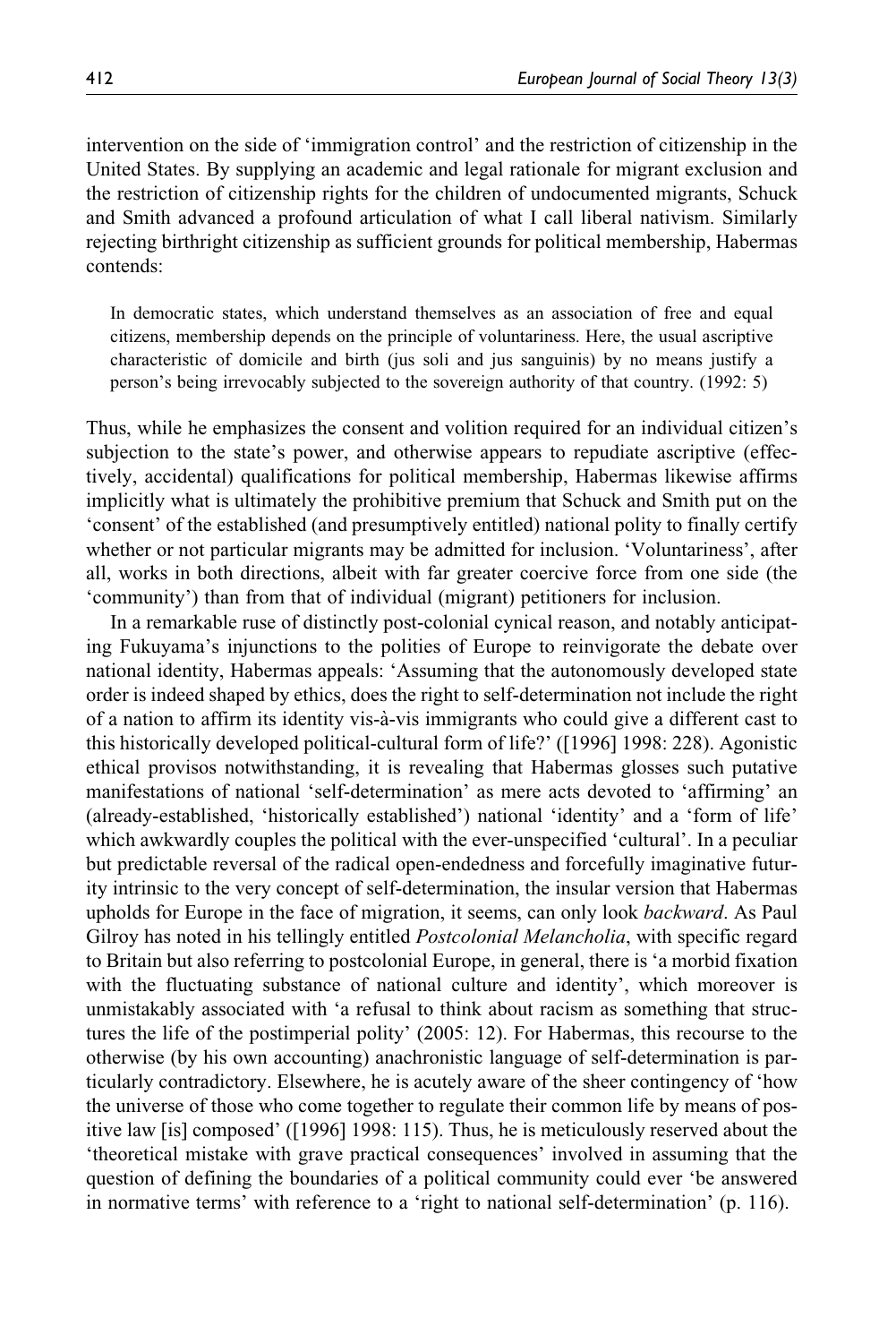Yet, in light of Gilroy's sense of a concomitant if tacit and unacknowledged *refusal* to confront the enduring toxicity of racism as a defining socio-political fact of the European condition, the equivocation in Habermas around this question may disclose the deeper and more insidious co-presence of ambivalence and disavowal. Here, it suffices for Habermas that a European entitlement to one or the other historically sanctioned national 'identity' be juxtaposed with 'immigrants' who disruptively introduce various kinds of unsettling difference (p. 228). There, the line from this 'explosive potential of multiculturalism' (p. 117) leads circuitously but unfailingly to the 'aimless' rebellions and generalized moral corrosion of a degenerate 'underclass' (p. 123). And metastasized further into the brave new world of Fukuyama's antiterrorist twenty-first century, the impending explosion that awaits Europe derives from the tell-tale anxieties of 'second and third generation European Muslims' who find themselves inexplicably 'stuck between two cultures with which they cannot identify' and therefore perilously magnetized by 'extremist' political modes of identification and self-assertion (p. 11). In the 1990s, Habermas imported a US sociological rationalization for the endemic misery and desperation of 'native' racial 'minorities' (above all, African Americans) in order to comprehend Europe's new racial order of increasingly disaffected migrants and their progeny, excluded from any proper sense of European belonging in an indefinite and seemingly permanent racialized deferral. Fukuyama addresses himself to the same social phenomenon, but can only rationalize it with recourse to the time-worn complacencies of early twentieth-century sociological commonsense (itself deeply informed by Georg Simmel's theorization of the figure of the European Jew as iconic 'stranger') about the presumed 'pathologies' inherent to the 'assimilation' of European-origin migrants in the United States. Morbidity, indeed. Of course, the European-origin migrants to the United States in the nineteenth- and early twentieth-century era came, over time, to be racialized as 'white', and their 'assimilation' into an 'American' national identity was inextricable from that process of racial formation (De Genova, 2005: 56–94). Thus, Habermas is inclined to translate the implausibility of such a racialized 'assimilation' of Europe's 'Third World' denizens in terms of the raciological conceits of a sociology devised to account for the perennial subordination of American Black people. In contrast, Fukuyama (himself a descendant of migrants who were expressly racialized as notwhite, and historically rendered ineligible for US citizenship on explicitly racial grounds) proposes to resolve the abortive integration of Europe's migrants with a remaking of European national identities on US nationalism's 'deracinated' (2006: 13) and 'open' model of identity as patriotic civic religion (p. 17). Morbidity, again.

# A Post-Colonial Cancer: Explosion or Implosion?

There are two glaring omissions in Habermas's hand-wringing denunciations of the European 'underclass', namely, colonialism (as the historical legacy without which the European nation-state itself, historically and materially, is finally inconceivable; cf. Balibar 1991c), and *racism* (as the contemporary dynamic without which the literally post-colonial character of Europe is truly incomprehensible). Indeed, the elision of European racisms – as the most palpable manifestation of the postcolonial condition of Europe – serves above all to render invisible that postcoloniality itself, and colludes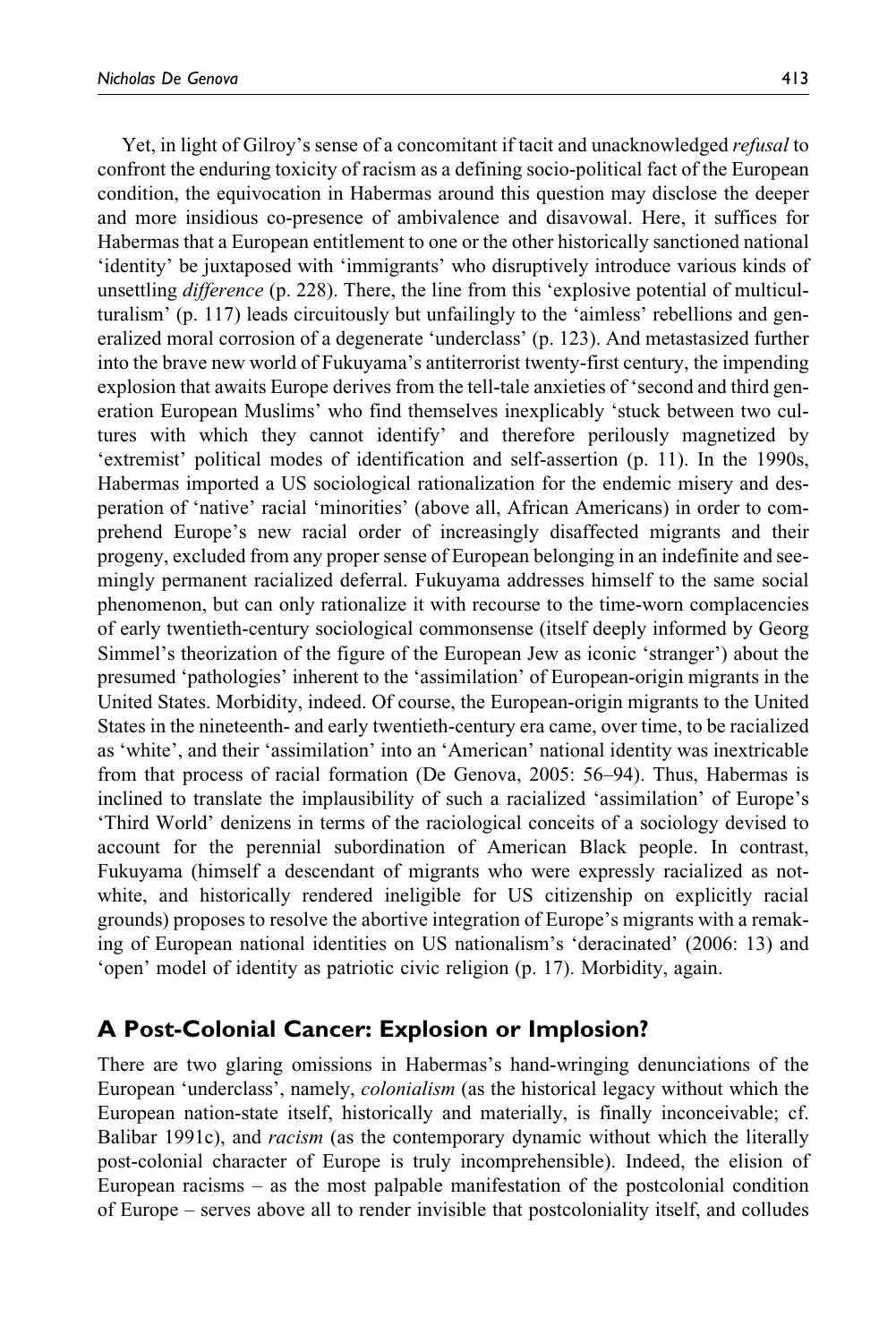with the insinuation that racist or nativist outbursts or movements within Europe are nothing more than populist reaction formations, provoked by the unseemly presence of the migrants themselves. Hence, after all the protracted calamities perpetrated or perpetuated by European colonialism and the subsequently tragic or disgraceful demise of the multifarious anticolonial projects in what was formerly known as the Third World, according to Habermas, it is now supposed to be the prerogative of *European* nationstates to lay claim to their sacrosanct 'right' of self-determination – against the myriad refugees and migrants who allegedly menace them with Third Worldization?!?

In his self-anointed role as witch-doctor for Europe's 'immigrant'-qua-'Muslim' 'problem', Fukuyama prescribes a strikingly similar snake-oil cure for reversing Europe's condition as 'a critical breeding ground and battlefront in the struggle between radical Islamism and liberal democracy': a reinvigorated debate over the substance of national identity, informed by the challenge of reinventing 'liberal democratic' national 'cultures' in a manner that would more effectively 'integrate' Muslim/'immigrant' 'minorities' while also ensuring the exclusion of 'illiberal cultures'. In flagrant disregard for the histories and consequences of European colonialism and the ghastly reverberations of their racial projects, Fukuyama proffers the facile 'American ''melting pot'' approach' and the patriotic exultation of national identity through the assimilationist ceremonies and rituals of a civic religion (2006: 17–18). Notably, in his effort to invert 'American exceptionalism' as a positive remedy that may be exported to the proverbial Old World, he recapitulates one of the most cherished conceits of that exceptionalist narrative – namely, the disavowal of the intrinsically *colonial* character of US nation-state formation (which compels a precisely anti-exceptionalist account of the affinities between the US socio-political order and those of postcolonial European nation-states), as well as the constitutive role of white supremacy for US nationalism as a *racial* formation of whiteness, and the enduringly *imperial* relation of the United States to the rest of the planet (De Genova, 2005, 2006, 2007; cf. Stoler, 2006a, 2006b).

Here, then, is the post-colonial cancer, which so deviously and opportunistically metastasizes across distinct historical moments and disparate geopolitical spaces, and manifests itself in the discrepant discourses of apparently divergent intellectual and political personalities, throughout the trans-Atlantic body of 'the West': the global (post-colonial) fact of white supremacy, and the enduring (racialized) fact of empire as a material and practical enterprise. Like any cancer, it does not arrive cataclysmically and unannounced from elsewhere, but rather originates from within, and flourishes and proliferates in the very body that has nurtured it through its own degeneracy. Its source is then not a healthy body that must somehow be excised of an unseemly intrusion, but rather a body so irreversibly and irreconcilably moribund that it can no longer accomplish its most elementary vocation, namely, to merely sustain its own vitality. Like any cancer, this one concerns the body's escalating debilitation and incapacitation in the face of a corrosive and dreadful illness that the toxic body itself has bred and cultivated. And the product now devours its own creator. At the risk of over-extending this admittedly problematic super-organic metaphor, the evidence of multiple and disparate metastases of this post-colonial cancer simply confirms that the body itself must be radically replaced, as no amount of corrective shock therapy can achieve anything more than a prolongation of the life of the pernicious disease, now regnant with the body in thrall.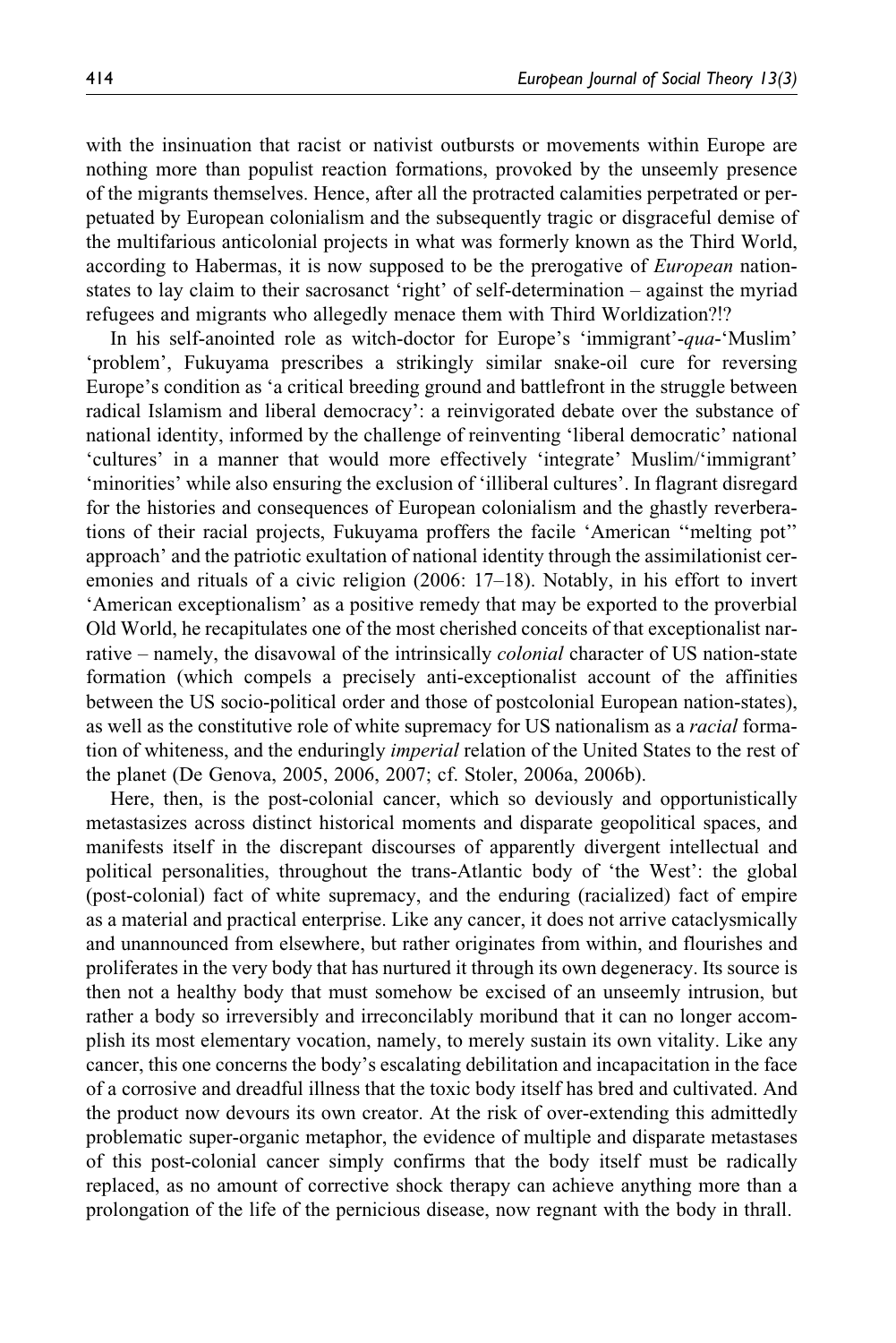Much as Europe truly was 'literally the creation of the Third World', in Frantz Fanon's memorable formulation ([1961] 1963: 102), it is likewise true that the socalled Third World was literally Europe's creation, and remains its rightful inheritance. It ought to go without saying, moreover, that the Third World was likewise the creation of the United States, and is no less its rightful inheritance as well. In the wake of the end of the Cold War (which bestowed upon the decolonized their specifically third-worldliness), Balibar has suggested the image of 'two humanities'. Historically constituted by the global racism of capitalist (colonial) modernity, this bifurcated humanity is comprised of sub- and super-human categories, associated with abject destitution and gross overdevelopment, respectively. These 'tendentially incompatible masses' confront one another, however, on an unprecedented scale and, ever more ubiquitously, within the same spaces of practical everyday life (1991b: 44; see also 1991a: 14; cf. Anderson 1994: 321). Without ever ceasing to be excruciatingly unequal and significantly segregated, these two human camps become ensnared anew amidst the unforeseen physical proximities and incidental intimacies that arise with shared spaces of cohabitation, work and production, and, to a lesser but not negligible extent, also consumption. This transnational and decidedly post-colonial reconfiguration of global class inequalities marks an unfinished decolonization, indeed (Balibar, 1991a: 12; 2001/2004: 7; 2003: 42). It is emblazoned as before by bluntly racialized differences, in a peculiar but predictable 'recolonization' of 'immigrants' and 'immigration' (Balibar, 2004: 38–42; see also De Genova, 2006; Mezzadra, 2006: 39; Mezzadra, in Bojadžijev and Saint-Saëns, 2006: 15–18; Mezzadra and Rahola, 2006). Now, however, in a proliferation of postcolonial metropolitan spaces, regimented under the fastidious juridical constellations of citizen and *alien*, these inequalities come as never before to operate under the banners of the native and its inimical but ineffable other – as mere differences of 'identity' (for a fuller discussion, see De Genova 2010).

Indeed, new dynamics of racialization and new formations of racism become inextricable from the social production of migrants' 'differences' in ways that, as often as not (or rather, more often than not), dissimulate their racisms and dis-articulate 'race' and 'immigration', precisely through the politics of nativism. As we have seen in the discrepant but deeply inter-related examples of Habermas and Fukuyama, with recourse to this pronouncedly spatialized politics of identitarian difference, 'race' need not always speak its name. There is not only the persistent and pernicious reification of the putative 'inside' and 'outside' of the space of 'the nation' (see De Genova, 2006; 2007; 2010) or alternately, and increasingly, of 'Europe' as such (see Andrijasevic, 2010; Karakayali and Rigo, 2010; Papadopoulos et al., 2008), or even of 'the West', as in Fukuyama's revivification; there are also 'ghettoes' and even 'inner cities' (see Wacquant, 2008); and finally, there remains the notorious 'Third World' itself, whose downward spiral of misery never ceases to be mobilized as the implicit evidence that the formerly colonized truly were better off under European rule, and really were not capable of ever governing themselves, after all. The so-called Third World appears to have ineffably seeped in through the cracks, and has apparently gained prominence in Europe in precisely inverse relation to its receding significance on the scale of global geopolitics. Hence, Fukuyama's counter-intuitive prioritizing of Europe – over and against the various countries of the Middle East or the so-called 'Muslim world' – as the critical battlefield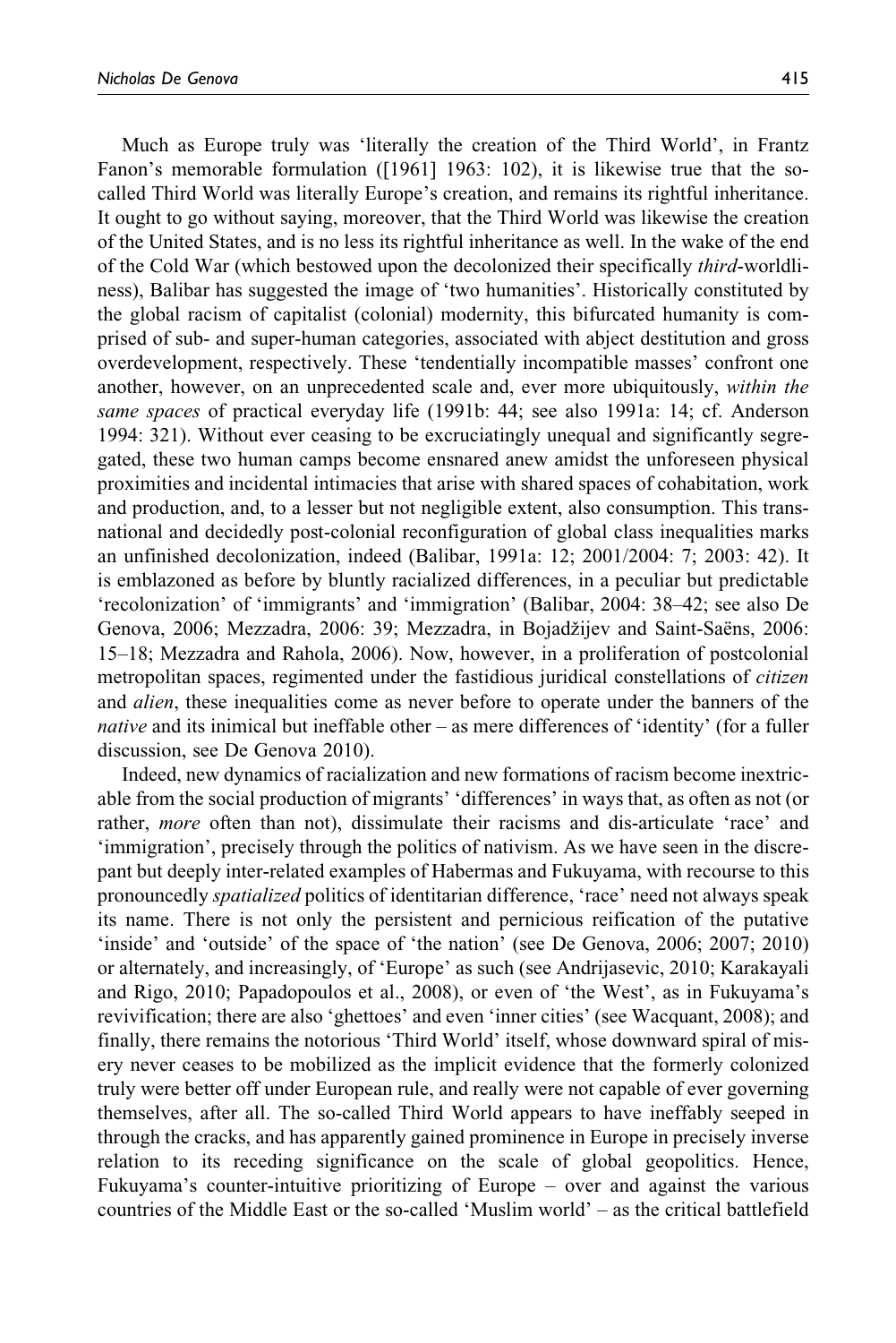against 'jihadist terrorism'. This is especially disconcerting for a Europe that previously might have imagined itself to be safely insulated and aloof from the consequences of the very disasters originally wrought by its own colonial enterprises in the places associated with that bedeviled designation, 'the Third World'. The amorphous mass attributed to the so-called Third World's human crisis gets transposed now as a 'crisis' for Europe, and already in the 1990s, could be refigured as a comparably nebulous 'underclass' composed of 'immigrant' denizens, whose alleged pathologies have come to 'penetrate the pores' of the supposed interior of Europe.

Of course, this formerly static (immobile) space of 'underdevelopment' and cultural backwardness has managed to work this magic trick of relocating itself only inasmuch as the 'place' and the people were always rendered synonymous. The people, as migrants – mobilized and in motion – wear the stigmata of the Third World's bad news on their faces, and all over their bodies – in their flesh, their hair, their teeth, their clothing, their food. The inevitably heterogeneous and exorbitantly more convoluted dimensions of 'race' in these contemporary manifestations, in any event, render the seductive but illusory coherences of 'biological' categories distinctly less meaningful, less useful. Instead, the apparently race-neutral and presumptively 'legitimate' politics of *citizenship* may serve to achieve the elision of 'race' with the full panoply of nativist conceits entailed by the ever elusive and evasive phantom called 'national identity'. Fukuyama is blunt in his advocacy for a collective European nativist priority in the revitalization of national(ist) identities and the mandate for post-multiculturalist assimilationist recipes for the 'integration' of migrants. Likewise, with various liberal and cosmopolitan guises, as in Habermas, the promotion of the priorities of 'natives' may even masquerade as a piously multiculturalist or even as an avowedly 'anti-racist' politics – a nativism, so to speak, 'from the left' (De Genova, 2005: 68–79; Balibar, 1991a: 15). Thus, from across the political spectrum, in one country after another, the 'new' European nativists authorize themselves (as citizens) to deliberate over the 'problem' of 'immigration', clamoring in unison, demanding and debating: 'What, then, do we do with *them*?' In effect, they pose one and the same question: 'What to do about a Third World that has over-stepped its bounds and dared to rise out of its place? What to do about this Third World run amok?'

The more noise and heat generated from this sort of nativist controversy, the more that the veritable inclusion of those incessantly targeted for exclusion proceeds apace. Their 'inclusion', of course, is finally about the subordination of their labor, which can best be accomplished only to the extent that their incorporation is permanently beleaguered with the kinds of exclusionary and racist campaigns that ensure that this inclusion is precisely a form of subjugation. What is at stake, then, is a larger socio-political (and legal) process of inclusion through exclusion, 'integration' as compulsory 'assimilation', labor importation (whether overt or covert) premised upon protracted deportability (see De Genova, 2002; 2010). If Habermas and Fukuyama both worry that this has the menacing odor of a potentially explosive mix, however, it is all the more urgent and crucial that we begin to recognize that, if anything, the dynamic is more accurately depicted as one of implosion. In the unforgettably suggestive phrase of Malcolm X, himself the embodiment and epitome of a much earlier 'Muslim problem' in the United States, such eruptions could only be a matter of the chickens coming home to roost.<sup>1</sup>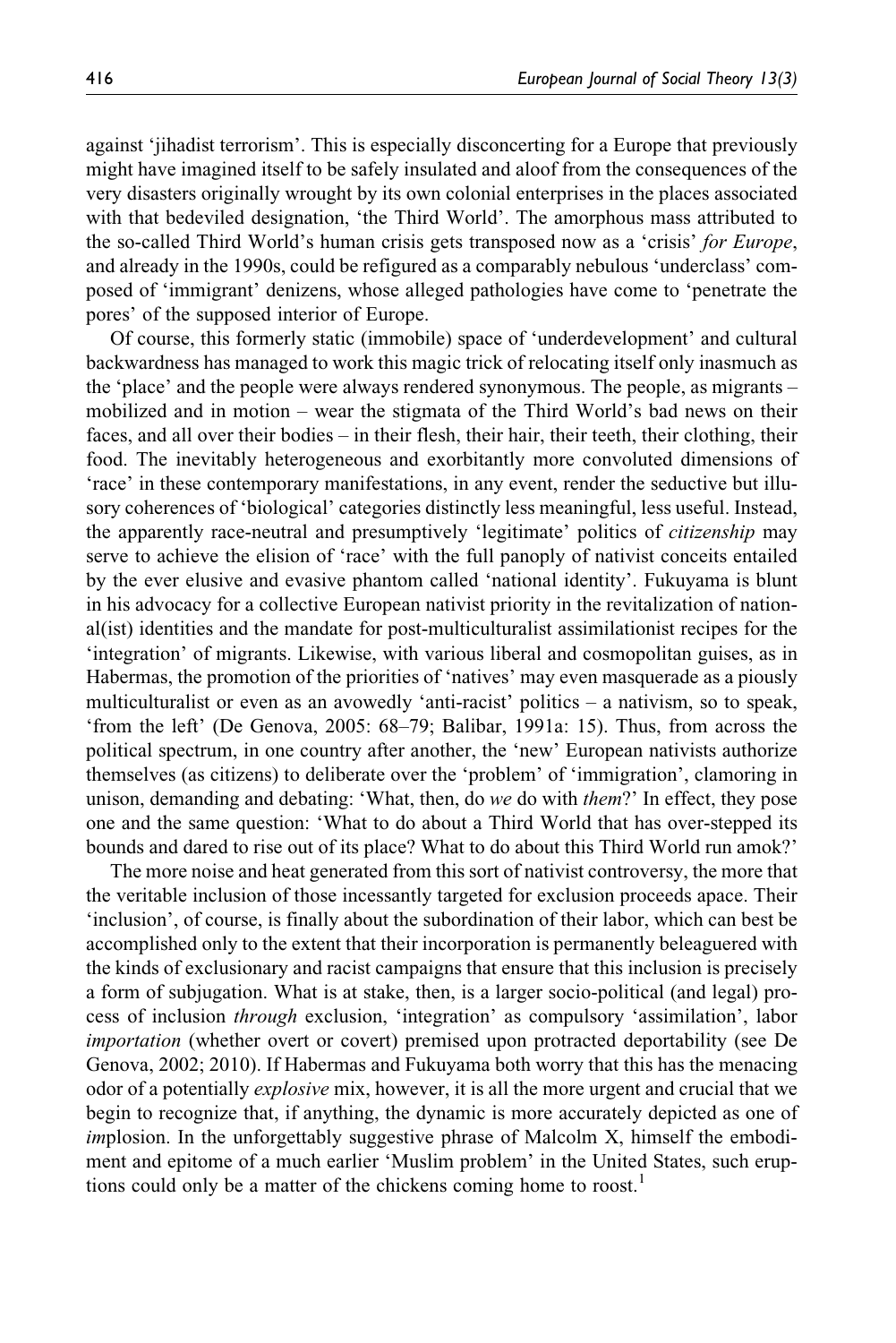Almost half a century ago, in the midst of the more or less violent convulsions of decolonization and the certain and irreversible demise of overt and direct European colonial power on a planetary scale, Frantz Fanon, in Les damne's de la terrre (1961), famously proclaimed that 'the European game [had] finally ended', that Europe was 'running headlong into the abyss' ([1961] 1963: 312). It was, he reasoned, plainly time to leave this Europe behind. And yet, despite his sober and righteously damning assessment, Fanon's anticolonial critique, which summarily conjured forth the fact of our universal post-colonial condition, was splendidly generous with regard to the plausible redemption of Europeans, in spite of Europe:

The Third World does not mean to organize a great crusade of hunger against the whole of Europe. What it expects from those who for centuries have kept it in slavery is that they will help it to rehabilitate mankind, and make man victorious everywhere once and for all ... This huge task, which consists of reintroducing mankind into the world, the whole of mankind, will be carried out with the indispensable help of the European peoples, who themselves must realize that in the past they have often joined the ranks of our common masters where colonial questions were concerned. To achieve this, the European peoples must first decide to wake up and shake themselves, use their brains, and stop playing the stupid game of the Sleeping Beauty. ([1961] 1963: 106)

It seems obvious that Fanon's sage recommendation remains as pertinent today as ever, and indeed, its urgency has only intensified. For, now, the requisite role of 'Europeans' in repudiating and un-doing Europe itself (and collaborating in the global project of reconstituting humanity beyond the protracted and enduring bondage of empire) is presented immediately as a task that is necessary simply to go on living ... *in Europe*.

#### Note

1. As reported in the New York Times on 2 December 1963, Malcom X had used this phrase the previous day in response to a question about his interpretation of the assassination of US President John F. Kennedy. Malcolm elaborated further that the systemic violence which the United States had perpetrated against Black Americans and also had exported to the Third World, as instanced by the assassination of Patrice Lumumba in the Congo, were among the proverbial 'chickens' that he had in mind. The public controversy that ensued led to Malcolm's being officially silenced by Elijah Muhammad for having violated a prohibition against any such comments by spokesmen of the Nation of Islam, and ultimately to Malcolm's conclusive break with the organization.

#### **References**

Anderson, Benedict (1994) 'Exodus', Critical Inquiry 20: 314–27.

- Andrijasevic, Rutvica (2010) 'From Exception to Excess: Detention and Deportations across the Mediterranean Space', in Nicholas De Genova and Nathalie Peutz (eds) The Deportation Regime: Sovereignty, Space, and the Freedom of Movement. Durham, NC: Duke University Press.
- Balibar, Etienne (1991a) 'Es gibt keinen Staat in Europa: Racism and Politics in Europe Today', New Left Review 186: 5–19.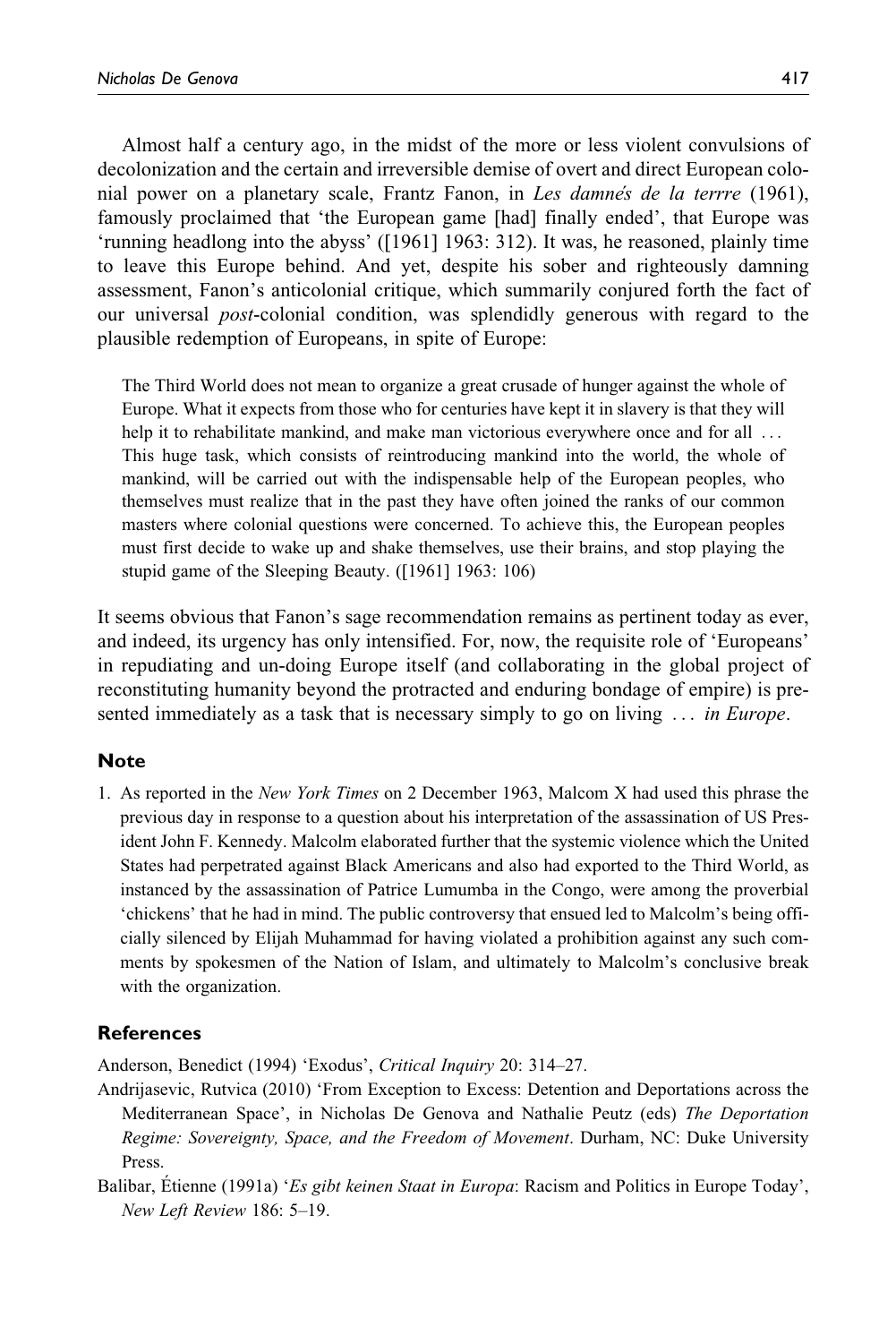- $-$  (1991b) 'Racism and Nationalism', in Étienne Balibar and Immanuel Wallerstein. Race, Nation, Class: Ambiguous Identities, pp. 37–67. New York: Verso.
- –––– (1991c) 'The Nation Form: History and Ideology', in E´tienne Balibar and Immanuel Wallerstein, Race, Nation, Class: Ambiguous Identities, pp. 86–106. New York: Verso.
- $-$  (1991d) 'Racism and Crisis', in Étienne Balibar and Immanuel Wallerstein, Race, Nation, Class: Ambiguous Identities, pp. 217–27. New York: Verso.
- –––– ([2001] 2004) We, the People of Europe? Reflections on Transnational Citizenship. Princeton, NJ: Princeton University Press.
- –––– (2003) 'Europe, an ''Unimagined'' Frontier of Democracy', diacritics 33(3/4): 36–44.
- –––– (2004) 'Europe as Borderland', the Alexander von Humboldt Lecture in Human Geography, University of Nijmegen, Netherlands (November 10, 2004); available at:  $\langle$ www.ru.nl/socgeo/ colloquium/Europe%20as%20Borderland.pdf>
- Bauman, Zygmunt (2004) Wasted Lives: Modernity and its Outcasts. Cambridge: Polity Press.
- Bojadžijev, Manuela and Saint-Saëns, Isabelle (2006) 'Borders, Citizenship, War, Class: A Discussion with Étienne Balibar and Sandro Mezzadra', New Formations 58: 10–30.
- De Genova, Nicholas (2002) 'Migrant "Illegality" and Deportability in Everyday Life', Annual Review of Anthropology 31: 419–47.
	- $-(2005)$  Working the Boundaries: Race, Space, and 'Illegality' in Mexican Chicago. Durham, NC: Duke University Press.
	- –––– (2006) 'Introduction: Latino and Asian Racial Formations at the Frontiers of US Nationalism', in Nicholas De Genova (ed.) Racial Transformations: Latinos and Asians Remaking the United States, pp. 1–20. Durham, NC: Duke University Press.
- $-$  (2007) 'The Stakes of an Anthropology of the United States', CR: The New Centennial Review 7(2): 231–77.
- $-(2010)$  'The Deportation Regime: Sovereignty, Space, and the Freedom of Movement's Theoretical Overview', in Nicholas De Genova and Nathalie Peutz (eds) The Deportation Regime: Sovereignty, Space, and the Freedom of Movement. Durham, NC: Duke University Press.
- Fanon, Frantz ([1961] 1963) The Wretched of the Earth. New York: Grove Weidendeld.
- Fukuyama, Francis (2006) 'Identity, Immigration, and Liberal Democracy', Journal of Democracy 17(2): 5–20.
- Gilroy, Paul (2005) Postcolonial Melancholia. New York: Columbia University Press.
- Goldberg, David Theo (1993) Racist Culture: Philosophy and the Politics of Meaning. Malden, MA: Blackwell.
- Habermas, Jürgen (1992) 'Citizenship and National Identity: Some Reflections on the Future of Europe', Praxis International 12(1): 1–19.
- –––– ([1996] 1998) The Inclusion of the Other: Studies in Political Theory. Cambridge, MA: The MIT Press.
- Karakayali, Serhat and Rigo, Enrica (2010) 'Mapping the European Space of Circulation', in Nicholas De Genova and Nathalie Peutz (eds) The Deportation Regime: Sovereignty, Space, and the Freedom of Movement. Durham, NC: Duke University Press.
- Mezzadra, Sandro (2006) 'Citizen and Subject: A Postcolonial Constitution for the European Union?' Situations 1(2): 31–42.
- Mezzadra, Sandro and Rahola, Federico (2006) 'The Postcolonial Condition: A Few Notes on the Quality of Historical Time in the Global Present', *Postcolonial Text* 2(1); available at: http:// postcolonial.org/index.php/pct/article/view/393/139